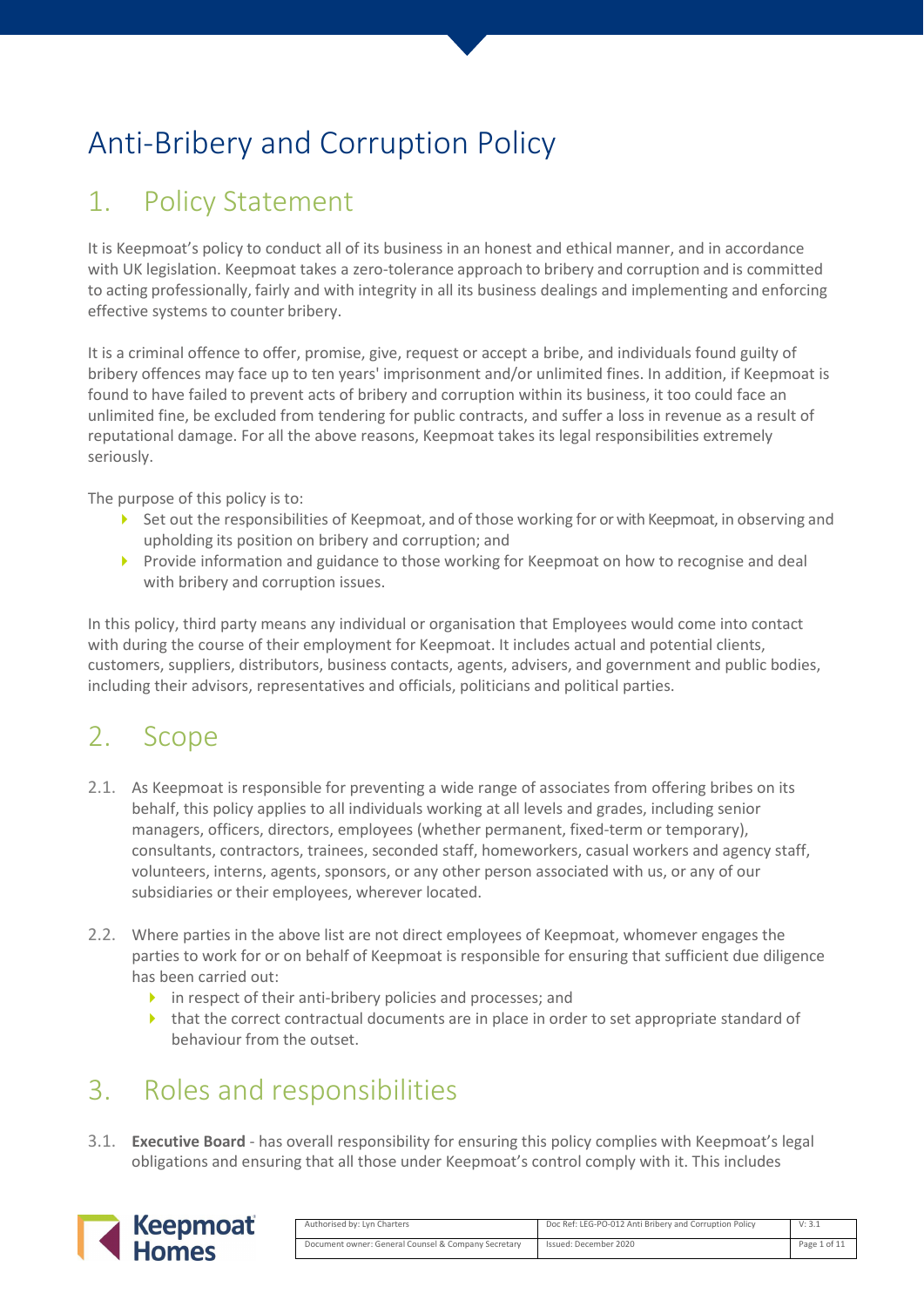reviewing the gift log on an annual basis.

- 3.2. **Senior Leadership Team** is responsible for ensuring that:
	- $\blacktriangleright$  they have adequate monitoring and supervision of their respective teams for the purpose of complying with this policy; and
	- $\triangleright$  those reporting to them are made aware of this policy and they attend or complete all training sessions that are arranged for them and their team.
- 3.2.1. The Senior Leadership Team in the context of this policy shall mean all directors and heads-of function in each region and in the central function.
- 3.3. **Regional Managing Directors** should be aware of all gifts and hospitality in their region. They should report on compliance with this policy in their regional board papers.
- 3.4. **Compliance Manager** has primary and day-to-day responsibility for implementing this policy, and for monitoring its use and effectiveness and dealing with any queries on its interpretation.
- 3.5. **Line managers** must ensure their staff record all gifts and hospitality on the gift log, and authorise these in line with this policy.
- 3.6. **All staff**  must familiarise themselves with this policy and comply with the anti-bribery and corruption measures set out. In particular, they should:
	- not offer or accept any bribe;
	- $\triangleright$  record any gifts or hospitality given or received on the gift log in line with this policy; and
	- ▶ complete the HR.net declaration agreeing to comply with the policy.

All staff must complete any anti-bribery and corruption training assigned to them.

## 4. Responsibility to prevent and report acts of bribery

- 4.1. The prevention, detection and reporting of bribery and other forms of corruption are the responsibility of all those working for Keepmoat or under Keepmoat's control ("**Employees**").
- 4.2. Employees are required to avoid any activity that might lead to, or suggest, a breach of this policy. Employees are individually responsible for ensuring that they have read, understood and can comply with this policy.
- 4.3. Employees must notify the **Compliance Manager** or the Keepmoat Legal Department as soon as possible if they believe or suspect that a conflict with this policy has occurred or may occur in the future, or if they feel uncomfortable about an offer or request that has been made or received. For example, if a third party offers to disclose confidential information relating to a tender in exchange for money or other thing of value (such as lavish hospitality).

**Any Employee who breaches this policy will face disciplinary action, which could result in dismissal for gross misconduct.** 

## 5. What is bribery and corruption?

5.1. A bribe is an inducement or reward offered, promised or provided in order to gain a commercial, contractual, regulatory or personal advantage.



| Authorised by: Lyn Charters                         | Doc Ref: LEG-PO-012 Anti Bribery and Corruption Policy | V: 3.1       |
|-----------------------------------------------------|--------------------------------------------------------|--------------|
| Document owner: General Counsel & Company Secretary | Issued: December 2020                                  | Page 2 of 11 |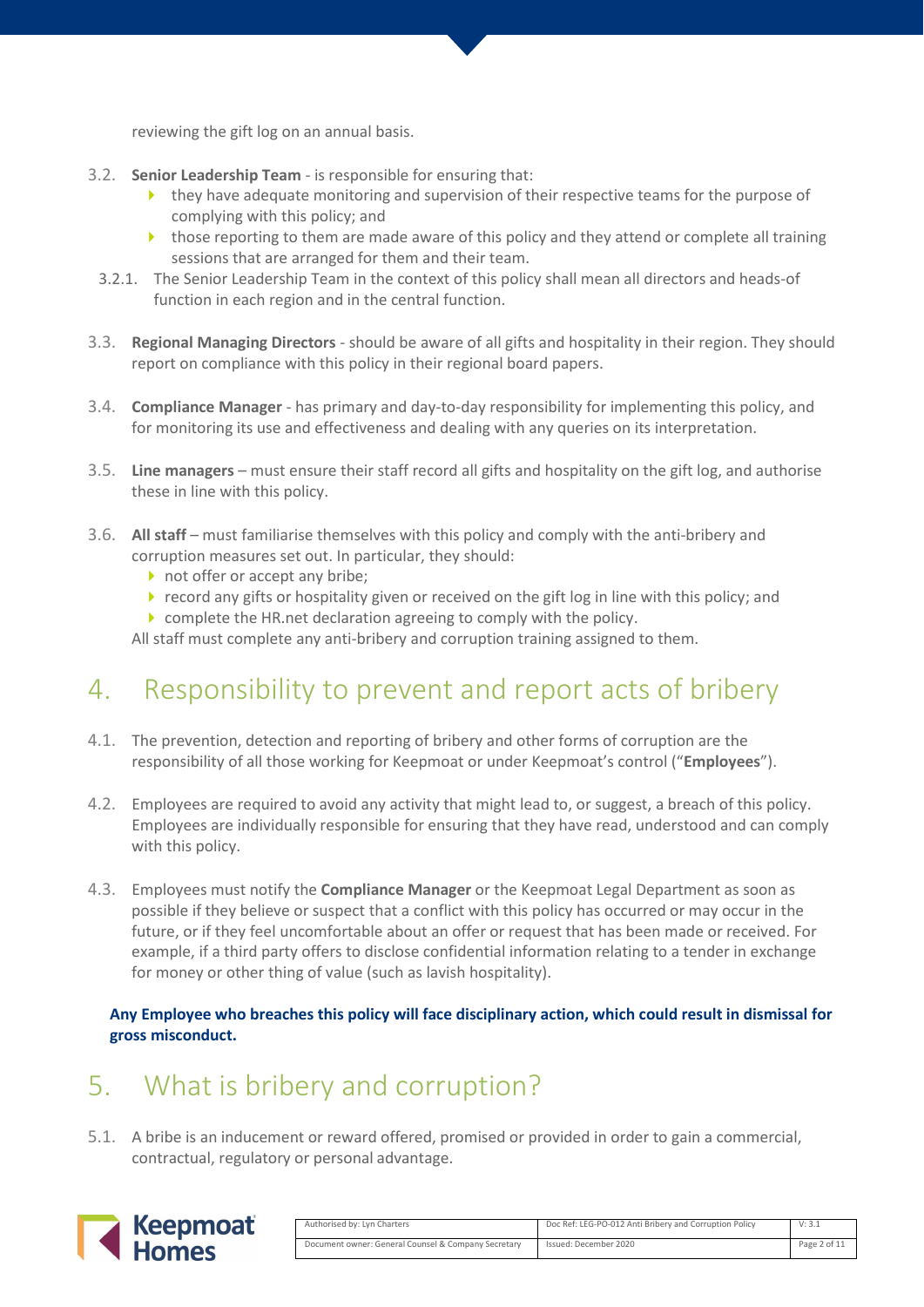#### 5.2. A bribe:

- can be made by an **individual** or a **company**;
- can be **cash** or **something else** (e.g. gifts and hospitality, travel or accommodation, vouchers, the offer of a work or a promotion or the provision of services etc.);
- must be made with the **intention** to **induce** or **reward improper behaviour**, or a gain a business advantage for the offeror – although it need not be the recipient who acts improperly;
- must be made within a **business context** or to a recipient **in the course of their employment**;
- can be given or received by a **third party** on behalf of an individual or a company (e.g. it can be given by a land agent on behalf of Keepmoat);
- $\triangleright$  can involve multiple parties and complex transactions;
- **does not** have to be **accepted** by the recipient to be deemed a bribe; and
- **does not** have to be **significant** in **value**.
- 5.3. Corruption is "the abuse of entrusted power for private gain", for example, a sales director improperly offering a Keepmoat home at a discount to a relative.

For further information and examples of what may constitute bribery within Keepmoat's business arena please refer to the **'Potential risk scenarios: Red Flags'** at appendix A of this policy.

## 6. Risks identified within Keepmoat's business

Keepmoat has conducted a bribery risk assessment of all aspects of its business and has identified the areas as vulnerable to allegations of bribery, these risks include:

- Acquiring development land in both the private and public sectors;
- Delivering housing through Government and local authority partnerships;
- Involvement in large scale tenders;
- Receipt of Government and other third-party funding;
- Involvement in the technical approvals process with planning and statutory undertakers;
- Use of land agents:
- Use of consultants;
- ▶ Use of contractors, material suppliers and service providers;
- Non-automation of systems and use of manual processes for financial controls;
- The recommendation of customer solicitors and customer IFAs:
- Adherence with build cost targets and timescales; and
- Application of the HBF star rating system through customer satisfaction surveys.

## 7. Gifts and hospitality

- 7.1. This policy does not prohibit normal proportionate and appropriate hospitality given and received to or from third parties for the purpose of:
	- Establishing and maintaining good business relationships; and/or
	- **Improving or maintaining Keepmoat's image or reputation.**



| Authorised by: Lyn Charters                         | Doc Ref: LEG-PO-012 Anti Bribery and Corruption Policy | V: 3.1       |
|-----------------------------------------------------|--------------------------------------------------------|--------------|
| Document owner: General Counsel & Company Secretary | Issued: December 2020                                  | Page 3 of 11 |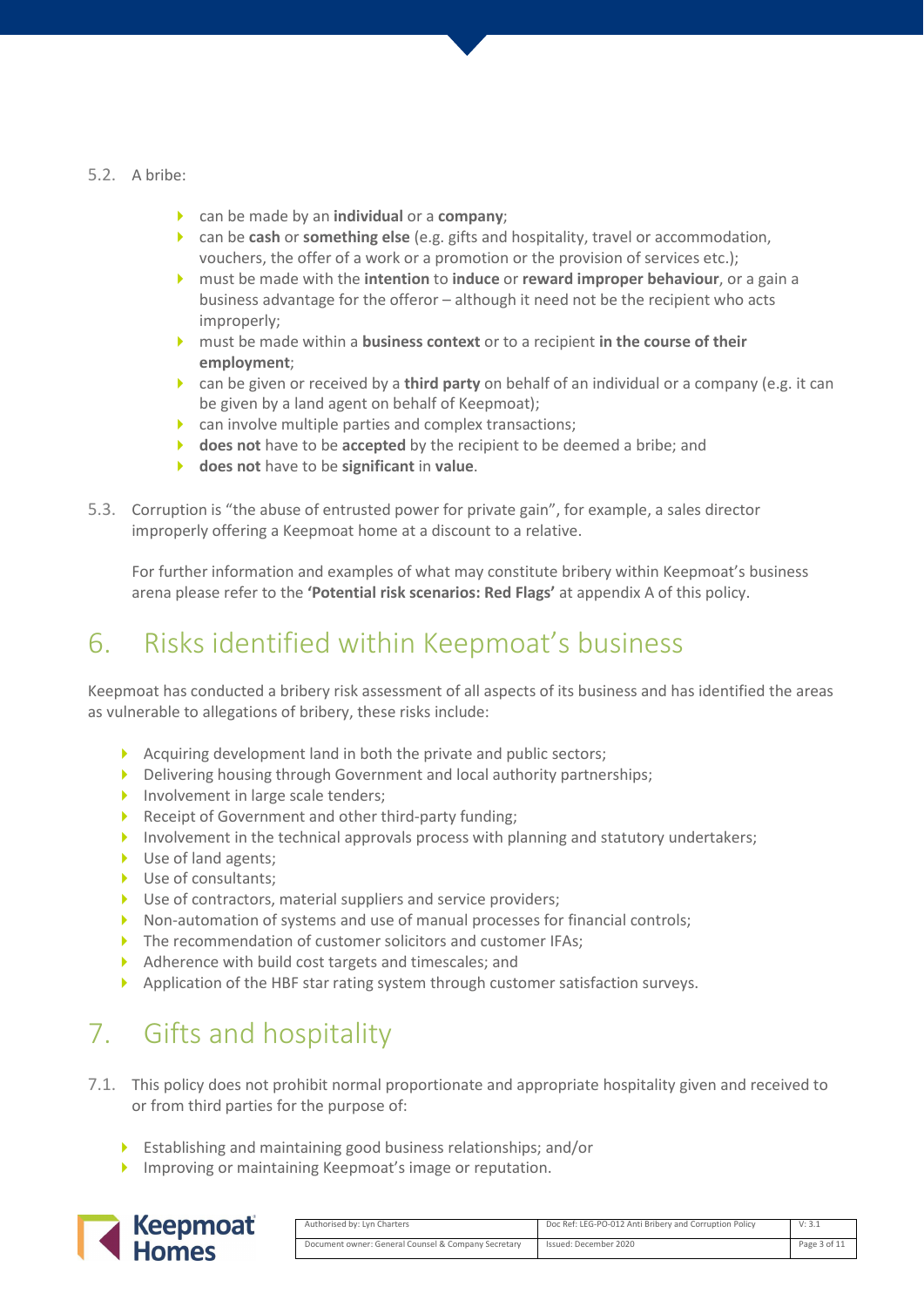- 7.2. The giving or receipt of gifts is not prohibited, if the following requirements are met:
	- It is recorded on **Keepmoat's gift and hospitality register** if the value is **over £100** (see later for more detail);
	- It is **authorised in advance** by the Employee's line manager (or in the absence of a line manager the RMD);
	- It is not made with the **intention of influencing** a third party to **obtain or retain business** or a **business advantage**, or **to reward the provision or retention of business** or **a business advantage**, or in explicit or implicit exchange for favours or benefits;
	- It complies with the law:
	- It is **given in the name of Keepmoat,** and not an Employee's name;
	- It **does not include cash** or a **cash equivalent** (such as gift certificates **or vouchers** unless authorised in accordance with this policy – see later);
	- It is **appropriate** in the **circumstances**, e.g. it is customary for small gifts to be given at Christmas time;
	- taking into account the reason for the gift, it is of an **appropriate type** and **value** and given at an **appropriate time**;
	- The reason for the giving is **transparent**, and it is given **openly**, **not secretly**;
	- It is not offered to or accepted from **government officials** or representatives, or **politicians** or **political parties**, without the prior approval of the Group Board (upon recommendation of the Divisional Chair); and
	- The gift is not received by **family members or friends** of Employees.
- 7.3. The intention behind the gift should always be considered. The test to be applied is whether, in all the circumstances, the gift or hospitality is reasonable and justifiable. See later for further information about what may be considered excessive.
- 7.4. This policy is subject to, and should be read in accordance with paragraph 6 of **Keepmoat's Expenses Policy** which can be accessed [here.](https://keepmoat.sharepoint.com/sites/FIIS/SHEQ/Policies/HR-PO-033-General%20-%20Expenses%20Policy.pdf)

## 8. What is a gift?

Gifts do not necessarily have to be a physical gift; the following things must also be recorded on Keepmoat's **gift and hospitality register if their value is over £100**:

- Meals out, including breakfast, lunch or dinner;
- Drinks receptions:
- Sporting or cultural events (such as tickets to the theatre);
- ▶ Overnight stays;
- Travel costs;
- Goody bags obtained from or prizes won at industry events;
- Works or renovations to private property if carried out by a Keepmoat subcontractor; and
- ▶ Vouchers (see later guidance).

### 9. What is considered excessive?

There is no strict guidance on what would be deemed lavish or excessive in respect of gifts and hospitality, however if the gift or hospitality is excessively expensive or exclusive, then there is an increased risk that



| Authorised by: Lyn Charters                         | Doc Ref: LEG-PO-012 Anti Bribery and Corruption Policy | V: 3.1       |
|-----------------------------------------------------|--------------------------------------------------------|--------------|
| Document owner: General Counsel & Company Secretary | Issued: December 2020                                  | Page 4 of 11 |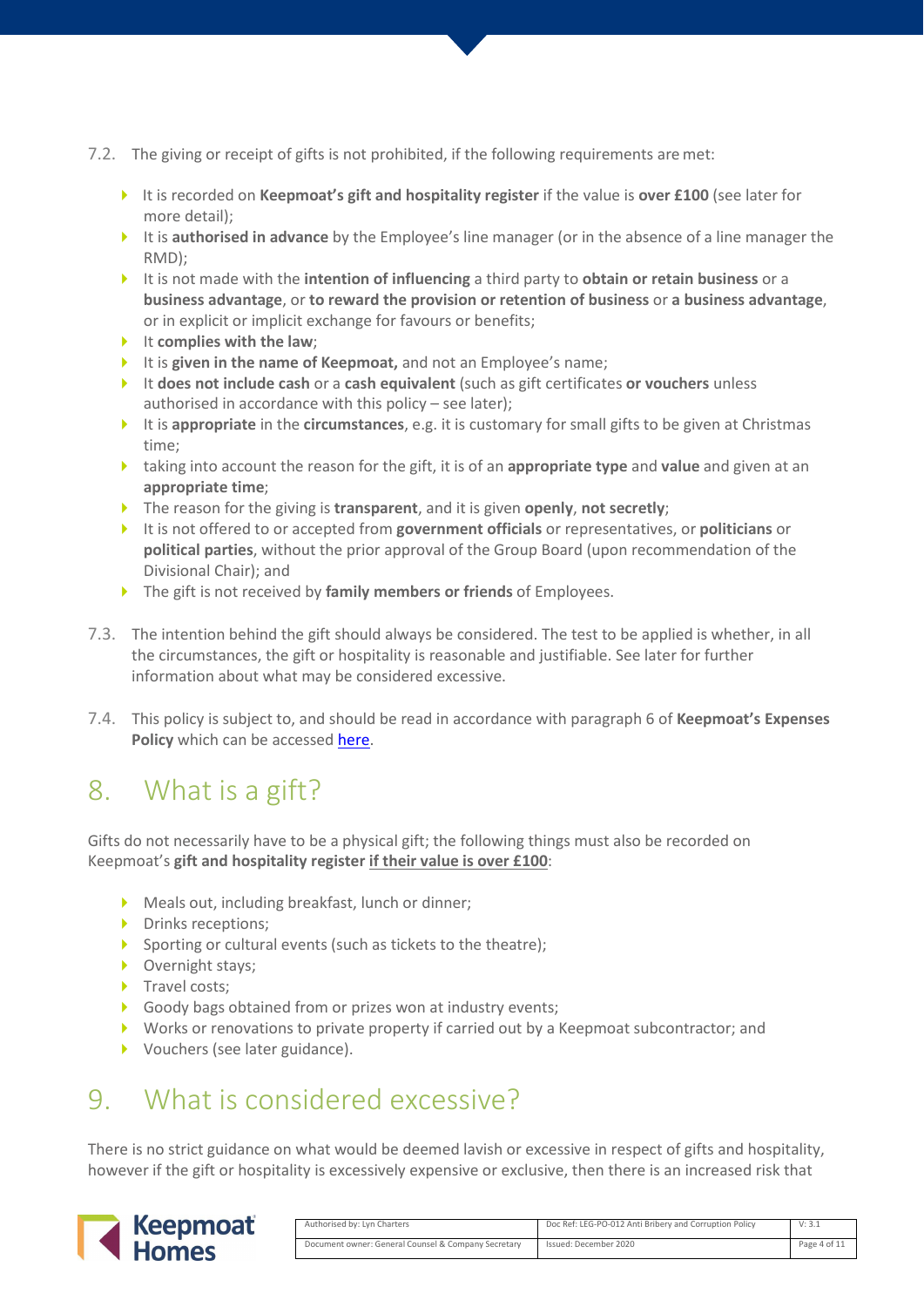that it will put the Employee or Keepmoat into a difficult position. The following may be considered excessive or lavish:

- Overseas visits (paid for by a third party)
- Offers of accommodation and travel for an Employee's attendance at a sporting, cultural or industry event (unless the Employee is there as a speaker).

## 10. Record keeping and the gift log

- 10.1. Keepmoat must keep financial records and have appropriate internal controls in place which will evidence the business reason for making payments to third parties.
- 10.2. All accounts, invoices, memoranda and other documents and records relating to dealings with third parties, such as clients, suppliers and business contacts, should be prepared and maintained with strict accuracy and completeness and in accordance with Keepmoat's processes. No accounts must be kept "off-book" to facilitate or conceal improper payments.
- 10.3. Keepmoat must keep a written record of all hospitality or gifts accepted or offered with a value over £100, which will be subject to managerial review. The gift log can be found on HR.Net. It will be monitored by the **Compliance Manager** and reviewed annually by the **Executive Board**.
- 10.4. All gifts or hospitality either given or received with a value in excess of **£100 per gift/hospitality** must be approved by a line manager and logged on to Keepmoat's register of gifts and hospitality **in ADVANCE**.
- 10.5. Any gift or hospitality given or received with a value in excess of **£500** must be approved by the relevant **Divisional Chair** (or a central services director for central services function).
- 10.6. Any gifts, hospitality or donations given or received with a value in excess of **£1,000** must be approved **in ADVANCE** by the **Company Secretary**.
- 10.7. Employees must also keep a record of (on Keepmoat's register of gifts and hospitality) any gifts or hospitality given to or received from the same recipient/giver where two or more gifts or instances of hospitality are given to or received from the same party within a two-week period.
- 10.8. The provisions of paragraphs 10.3 to 10.7 apply equally to offers of gifts or hospitality either given or received by Employees or third parties, but which are not accepted by the recipient.
- **10.9. Under no circumstances is it acceptable for an Employee to give or receive hospitality over £100 without prior approval.**
- 10.10. **Regional Managing Directors** are required to be aware of all gifts made and received in their region. The **Compliance Manager** will provide copies of this information upon request.
- 10.11. It is the responsibility of individual Employees to ensure that all expenses claims relating to hospitality, gifts or expenses incurred to third parties are submitted in accordance with **Keepmoat's Expenses Policy** and specifically record the reason for the expenditure.



| Authorised by: Lyn Charters                         | Doc Ref: LEG-PO-012 Anti Bribery and Corruption Policy | V: 3.1       |
|-----------------------------------------------------|--------------------------------------------------------|--------------|
| Document owner: General Counsel & Company Secretary | Issued: December 2020                                  | Page 5 of 11 |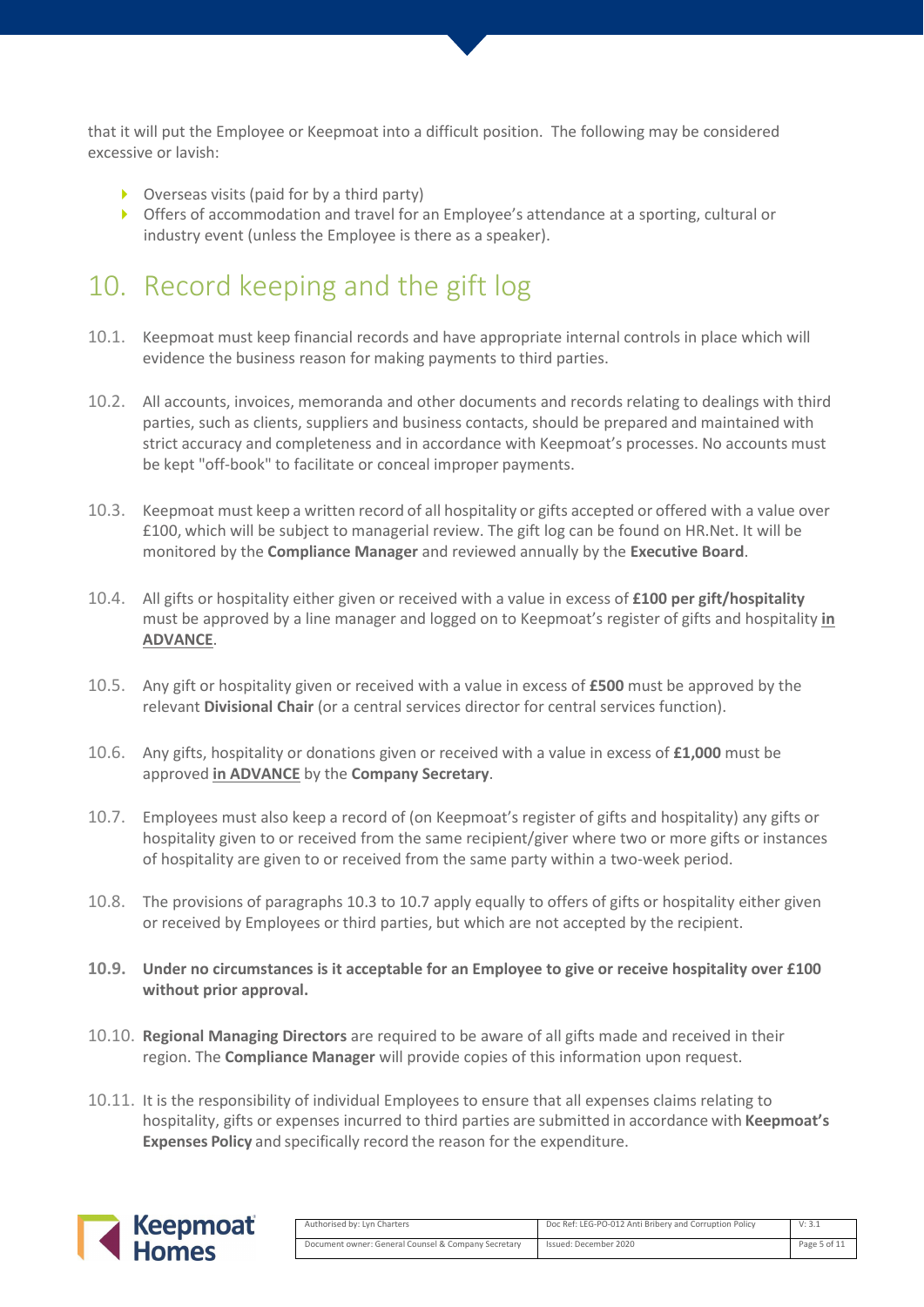## 11. Prohibited activity

- 11.1. It is never acceptable for an Employee (or someone acting on their behalf) to:
	- a) **give**, **promise to give**, or **offer**, a **payment, gift** or **hospitality** with the **expectation** or **hope** that a **business advantage will be received**, or to **reward a business advantage** already given;
	- b) give, promise to give, or offer, a payment, gift or hospitality to a **government official**, **agent** or **representative** to **"facilitate"** or **expedite a routine procedure**;
	- c) **accept payment** from a third party that you **know**, or **suspect** is offered with the **expectation** that it will obtain a **business advantage** for them;
	- d) **accept** a **gift or hospitality** from a third party if you **know** or **suspect** that it is offered or provided with an expectation that a business advantage will be **provided by us in return**;
	- e) **threaten** or **retaliate** against another worker who has refused to commit a bribery offence or who has raised concerns under this policy; or
	- f) engage in **any activity** that might lead to a **breach of this policy**.

### 12. Vouchers

#### Gifting vouchers to Keepmoat staff

- 12.1. Vouchers must not be offered to any person as a reward or gift in any circumstances unless this falls into one of the following allowed exceptions:
	- 12.1.1. They are gifted to Employees through the following permitted Employee schemes:
		- Gem Awards
		- **Long Service Anniversary Awards**
		- Details of these schemes can be accessed **[here.](https://keepmoat.sharepoint.com/sites/HRIS/SitePages/Car,.aspx)**
	- 12.1.2. There are **exceptional circumstances** which mean the gift of vouchers is appropriate. The gift should be approved by two members of the **Executive Board** and reported to the **Executive Board** for transparency. This exception is intended for extreme situations such as saving life and limb. In the first instance, you should contact the **Compliance Manager** for guidance and support if you intend to use this exception.
- 12.2. Vouchers must not be awarded for any other Employee schemes such as Star of the Month.
- 12.3. All permitted vouchers must be ordered through the **HR Shared Services Manager** and must not be ordered personally or through any external supplier.
- 12.4. The ordering of vouchers through HR will be reviewed on a periodic basis by the **Compliance Manager**.



| Authorised by: Lyn Charters                         | Doc Ref: LEG-PO-012 Anti Bribery and Corruption Policy | V: 3.1       |
|-----------------------------------------------------|--------------------------------------------------------|--------------|
| Document owner: General Counsel & Company Secretary | Issued: December 2020                                  | Page 6 of 11 |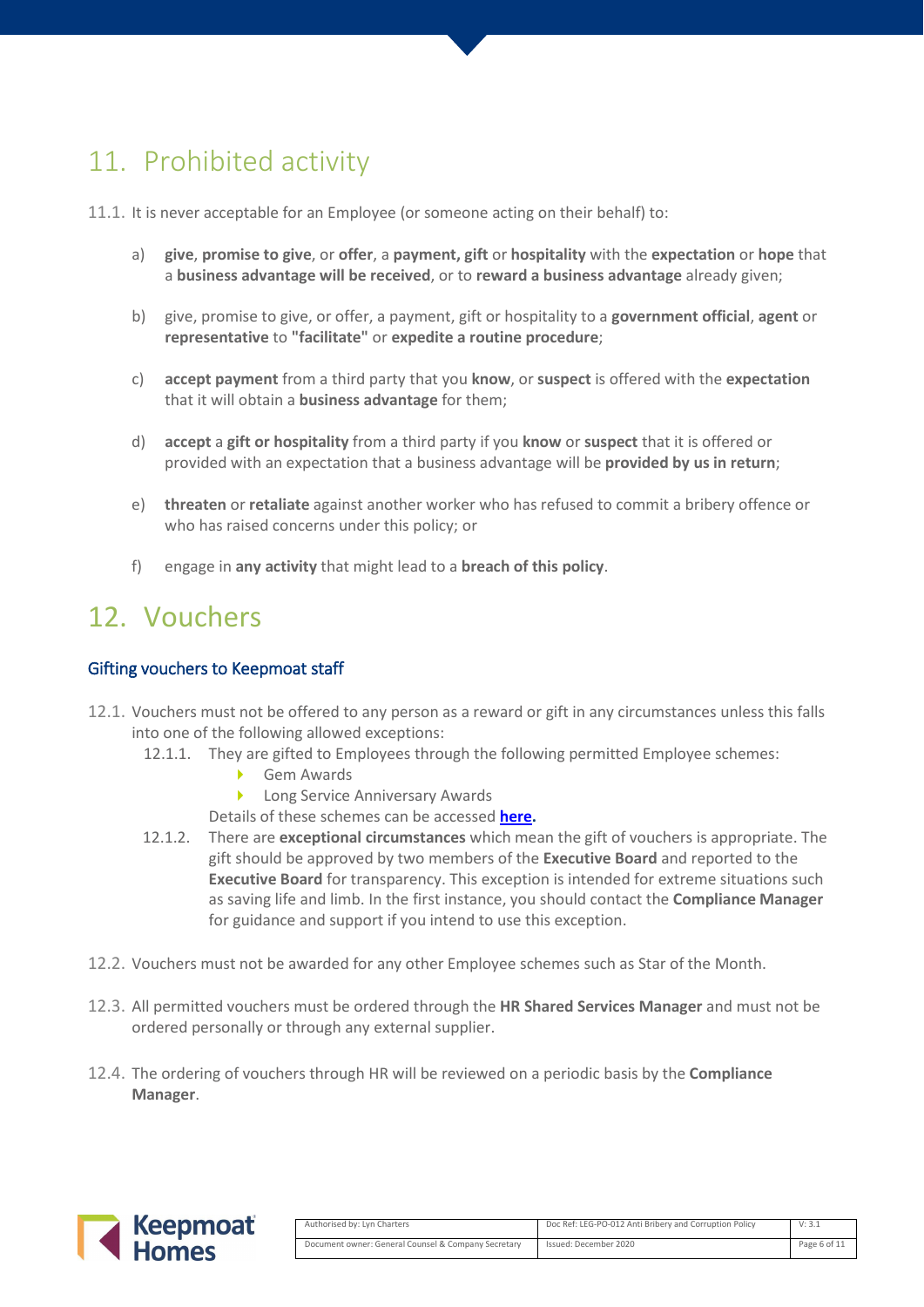#### Gifting vouchers to Keepmoat customers

12.5. The offering of gift vouchers to customers is not permitted unless authorised by the **Regional Managing Director** and required in exceptional circumstances. Any such vouchers must be ordered through the **HR Shared Services Manager** and actions agreed to keep the vouchers safe and auditable (e.g. stored in a safe, tracked by the finance team and signed off by the recipient).

#### Receiving vouchers from third parties

- 12.6. Vouchers or other cash equivalents should not be accepted from third parties.
- 12.7. If any vouchers are received from third parties these must be notified to the **Compliance Manager** without delay.

### 13. Facilitation payments and kickbacks

- 13.1. Facilitation payments are typically small, unofficial payments made to secure or expedite a routine government action by a government official. They are not commonly paid in the UK but are common in some other jurisdictions where Keepmoat's supply chain may operate.
- 13.2. Kickbacks are typically payments made in return for a **business favour** or **advantage**.
- 13.3. Keepmoat does not make facilitation payments or "kickbacks" of any kind. If an Employee is asked to make a payment on Keepmoat's behalf, they must notify the **Compliance Manager** immediately, and should not process the payment without receiving authority to proceed from Keepmoat's **Legal Department**.
- 13.4. Employees must avoid any activity that might lead to, or suggest, that a facilitation payment or kickback will be made or accepted by Keepmoat.

## 14. Donations

Keepmoat does not permit the giving of contributions to political parties, and only makes charitable donations that are legal and ethical under UK laws and practices. No donation must be offered or made without the prior approval of the **Compliance Manager**.

## 15. Community Investment schemes

- 15.1. Contributions made in connection with a contractual obligation must be documented in a CIS business plan which should identify the amount of the contribution and the approved recipient or category of recipient (if not identifiable) and must be approved by the **Regional Managing Director in ADVANCE**.
- 15.2. Ad hoc contributions must be approved by the **Regional Managing Director in ADVANCE**.
- 15.3. All CIS contributions must be recorded in **Keepmoat's gift and hospitality register if over £100**.



| Authorised by: Lyn Charters                         | Doc Ref: LEG-PO-012 Anti Bribery and Corruption Policy | V: 3.1       |
|-----------------------------------------------------|--------------------------------------------------------|--------------|
| Document owner: General Counsel & Company Secretary | Issued: December 2020                                  | Page 7 of 11 |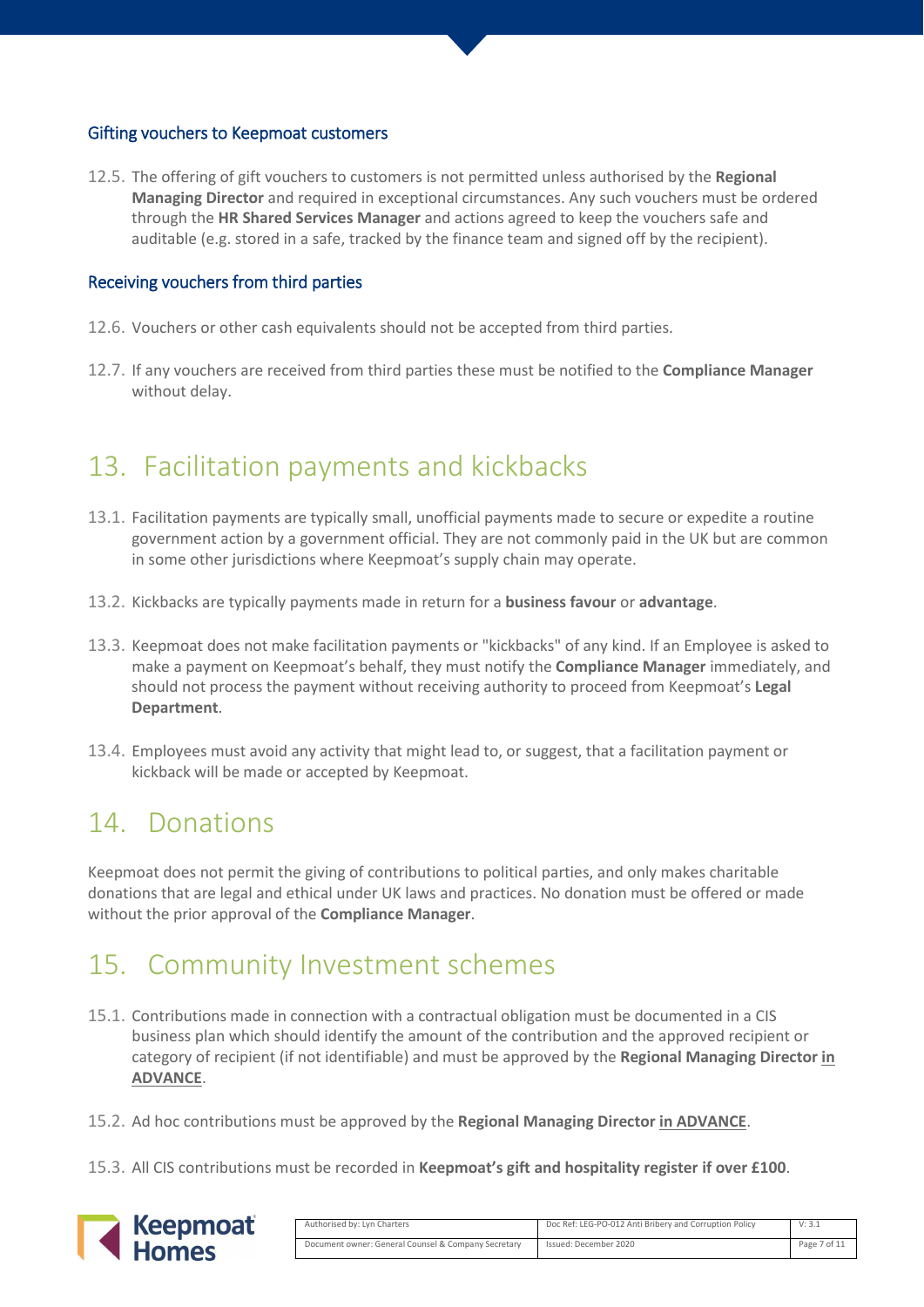## 16. The use of recommended solicitors and independent financial advisors

16.1. Recommended solicitors and IFAs must be independent from Keepmoat. Employees should not entertain or be entertained or give or receive gifts from recommended solicitors and IFAs **in any capacity**. Doing so has the potential to bring into question such independence and would constitute a breach of this policy.

## 17. Working with third parties

17.1. Keepmoat will only contract with parties that are committed to acting to the standards contained within this policy. As such, Keepmoat will undertake appropriate due diligence to ensure this.

### 18. How to raise a concern

- 18.1. Employees are encouraged to raise concerns about any issue or suspicion of malpractice at the earliest possible stage. If Employees are unsure whether a particular act constitutes bribery or corruption, or if there are any other queries relating to bribery and corruption, these should be raised with the **Compliance Manager**.
- 18.2. It is important that Employees tell the **Compliance Manager** as soon as possible if they (or anyone else known to the Employee within the business) are offered a bribe by a third party, are asked to make one, suspect that this may happen in the future, or believe that they may be a victim of another form of unlawful activity.
- 18.3. Concerns may be reported anonymously by following the procedure set out in Keepmoat's **Whistleblowing Policy** which can be accessed [here.](https://keepmoat.sharepoint.com/sites/SHEQIS/SHEQ/HSS%20Policies/HSS-PO-004-Policy%20-%20Whistleblowing%20Policy.pdf)

### 19. Protection

- 19.1. Employees who refuse to accept or offer a bribe, or those who raise concerns or report another's wrongdoing, are sometimes worried about possible repercussions. Keepmoat wishes to encourage openness and will support anyone who raises genuine concerns in good faith under this policy, even if they turn out to be mistaken.
- 19.2. Keepmoat is committed to ensuring no one suffers any detrimental treatment as a result of refusing to take part in bribery or corruption, or because of reporting in good faith their suspicion that an actual or potential bribery or other corruption offence has taken place or may take place in the future. Detrimental treatment includes dismissal, disciplinary action, threats or other unfavourable treatment connected with raising a concern. If an Employee believes that they have suffered any such treatment, they should inform the **Compliance Manager** immediately.



| Authorised by: Lyn Charters                         | Doc Ref: LEG-PO-012 Anti Bribery and Corruption Policy | V: 3.1       |
|-----------------------------------------------------|--------------------------------------------------------|--------------|
| Document owner: General Counsel & Company Secretary | Issued: December 2020                                  | Page 8 of 11 |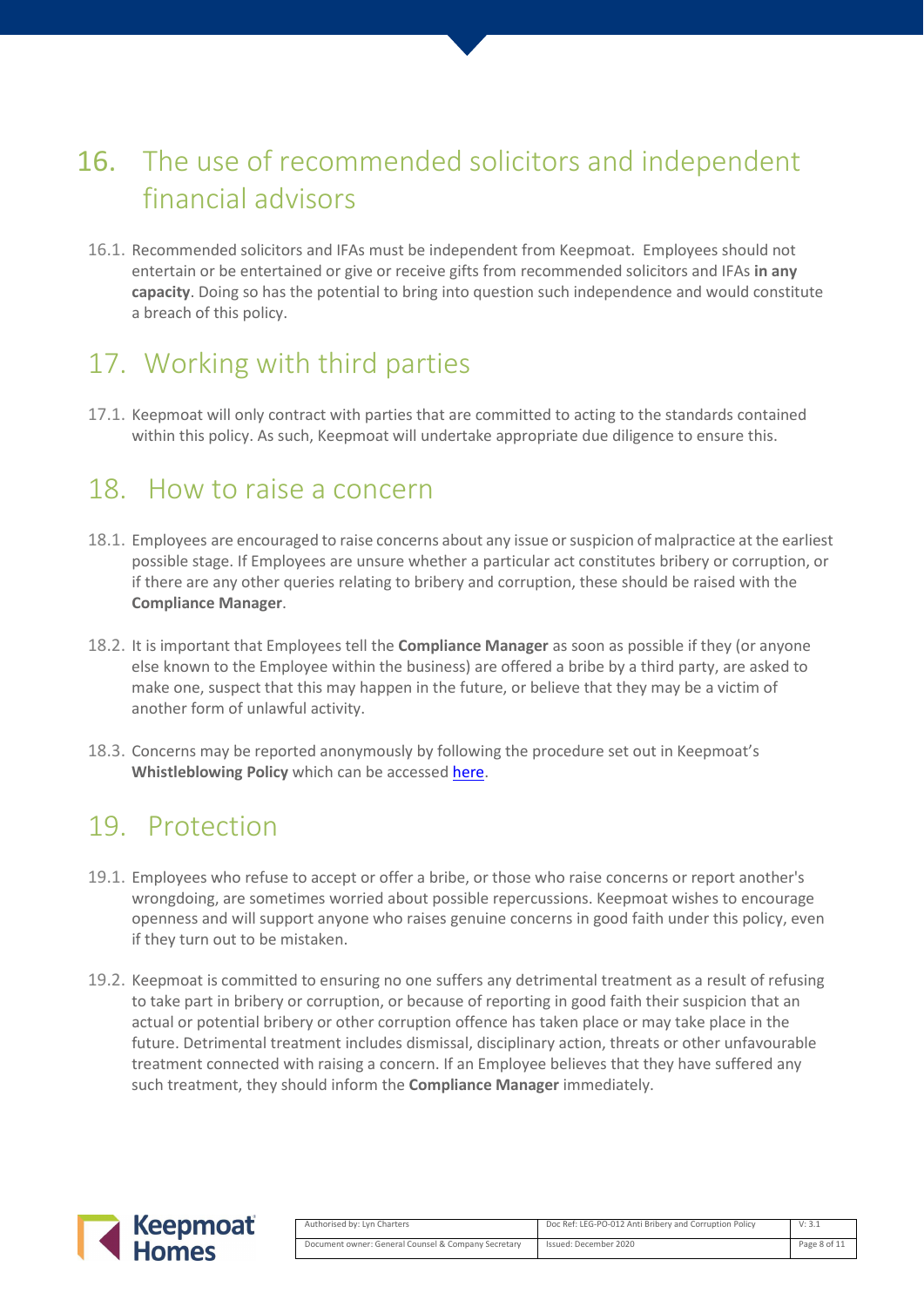## 20. Training and communication

- 20.1. Training on Anti-Bribery and Corruption forms part of the induction process for all new workers, and thereafter forms part of Keepmoat's mandatory e-learning package. In addition, the Senior Leadership Team will undergo face to face training every 2 years and is responsible thereafter for ensuring that regular face to face training is rolled out their teams in their respective team meetings.
- 20.2. Keepmoat's zero-tolerance approach to bribery and corruption must be communicated to all suppliers, contractors and business partners at the outset of Keepmoat's business relationship with them and as appropriate thereafter.

## 21. Monitoring and review

#### **Monitoring**

21.1. The **Compliance Manager** will monitor the effectiveness and review the implementation of this policy, regularly considering its suitability, adequacy and effectiveness. Any improvements identified will be made as soon as possible. Internal control systems and procedures will be subject to regular audits to provide assurance that they are effective in countering bribery and corruption.

| <b>Requirement</b>          | <b>Monitoring</b>                                    | <b>Frequency</b> | <b>Responsible</b> |
|-----------------------------|------------------------------------------------------|------------------|--------------------|
|                             |                                                      |                  | <b>Officer</b>     |
| Staff must familiarise      | Staff receive a notification through HR.net          | Annually         | Compliance         |
| themselves with this policy | asking them to read the Anti-Bribery and             |                  | <b>Manager</b>     |
| and agree to comply with    | Corruption Policy. They will need to complete        |                  |                    |
| it.                         | the declaration to confirm that they have done       |                  |                    |
|                             | this and agree to comply with the policy.            |                  |                    |
|                             |                                                      |                  |                    |
|                             | The declarations are monitored and levels of         |                  |                    |
|                             | compliance included in the Compliance Update.        |                  |                    |
| Staff must complete the     | The anti-bribery and corruption training matrix      | Annually         | Compliance         |
| Anti-Bribery and            | is reviewed to ensure all staff are assigned         |                  | <b>Manager</b>     |
| Corruption training         | appropriate training.                                |                  |                    |
| appropriate to their role.  |                                                      |                  |                    |
|                             | Training records for anti-bribery and corruption     | Monthly          |                    |
|                             | e-learning are monitored. Levels of compliance       |                  |                    |
|                             | included in the Compliance Update.                   |                  |                    |
|                             |                                                      |                  |                    |
| All gifts and hospitality   | Analysis is performed on the gift log to identify:   | Biannually       | Compliance         |
| given or received with a    | Whether submissions to the gift log are<br>$\bullet$ |                  | <b>Manager</b>     |
| value of over £100 must be  | complete and appropriately approved.                 |                  |                    |
| recorded and approved on    |                                                      |                  |                    |
| the gift log.               |                                                      |                  |                    |

21.2. This policy will be monitored using the mechanisms listed below:



| Authorised by: Lyn Charters                         | Doc Ref: LEG-PO-012 Anti Bribery and Corruption Policy | V: 3.1       |
|-----------------------------------------------------|--------------------------------------------------------|--------------|
| Document owner: General Counsel & Company Secretary | Issued: December 2020                                  | Page 9 of 11 |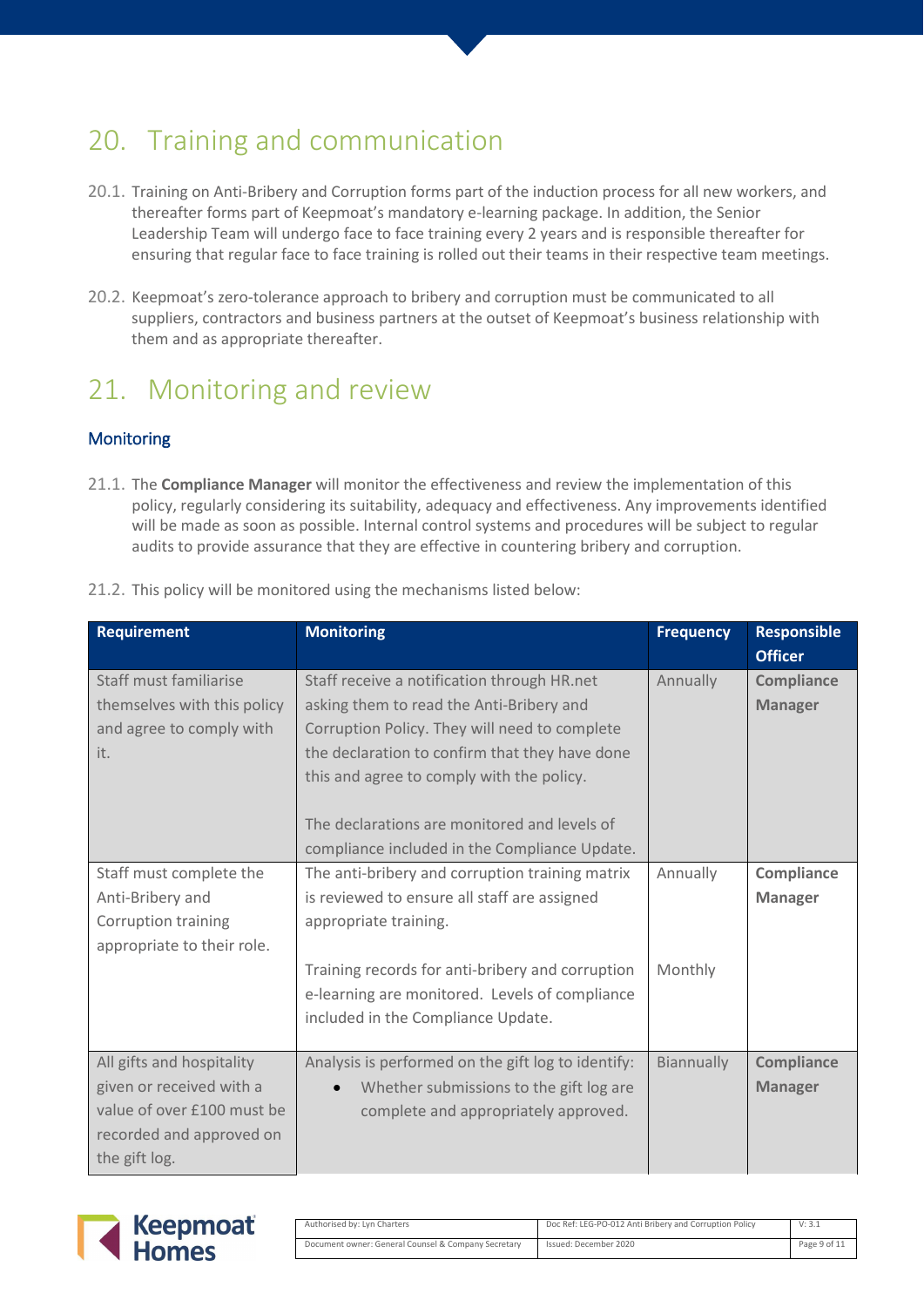|                             | Any trends or patterns that might<br>$\bullet$    |           |                   |
|-----------------------------|---------------------------------------------------|-----------|-------------------|
|                             | suggest any lack of recording, or any             |           |                   |
|                             | issues related to bribery or corruption.          |           |                   |
|                             |                                                   |           |                   |
|                             |                                                   |           |                   |
|                             | All expense claims for entertainment over £100    | Monthly   | <b>Purchase</b>   |
|                             | are cross-checked with the gift log.              |           | Ledger            |
|                             |                                                   |           | <b>Manager</b>    |
| <b>Regional Managing</b>    | The gift log is split into regions and emailed to | Quarterly | Compliance        |
| Directors are required to   | the Regional Managing Directors. Receipt of       |           | <b>Manager</b>    |
| be aware of all gifts given | the list must be confirmed.                       |           |                   |
| and received in their area. |                                                   |           |                   |
| Permitted gift vouchers     | The gift log is compared to the HR records for    | Annually  | <b>Compliance</b> |
| must be ordered through     | the purchase of vouchers.                         |           | <b>Manager</b>    |
| the HR Shared Services      |                                                   |           |                   |
| Manager.                    |                                                   |           |                   |

- 21.3. All Employees are responsible for the success of this policy and should ensure they use it to disclose any suspected danger or wrongdoing.
- 21.4. Employees are invited to comment on this policy and suggest ways in which it might be improved. Comments, suggestions and queries should be addressed to the **Compliance Manager.**

#### Review

- 21.5. This policy should be reviewed by the owner:
	- ▶ Annually; or
	- Dupon the change of applicable legislation, regulation, or guidance.

**Employees are reminded that Keepmoat takes anti-bribery and corruption very seriously and failure to comply with this policy may result in disciplinary action, including dismissal for gross misconduct.**



| Authorised by: Lyn Charters                         | Doc Ref: LEG-PO-012 Anti Bribery and Corruption Policy | V: 3.1        |
|-----------------------------------------------------|--------------------------------------------------------|---------------|
| Document owner: General Counsel & Company Secretary | Issued: December 2020                                  | Page 10 of 11 |